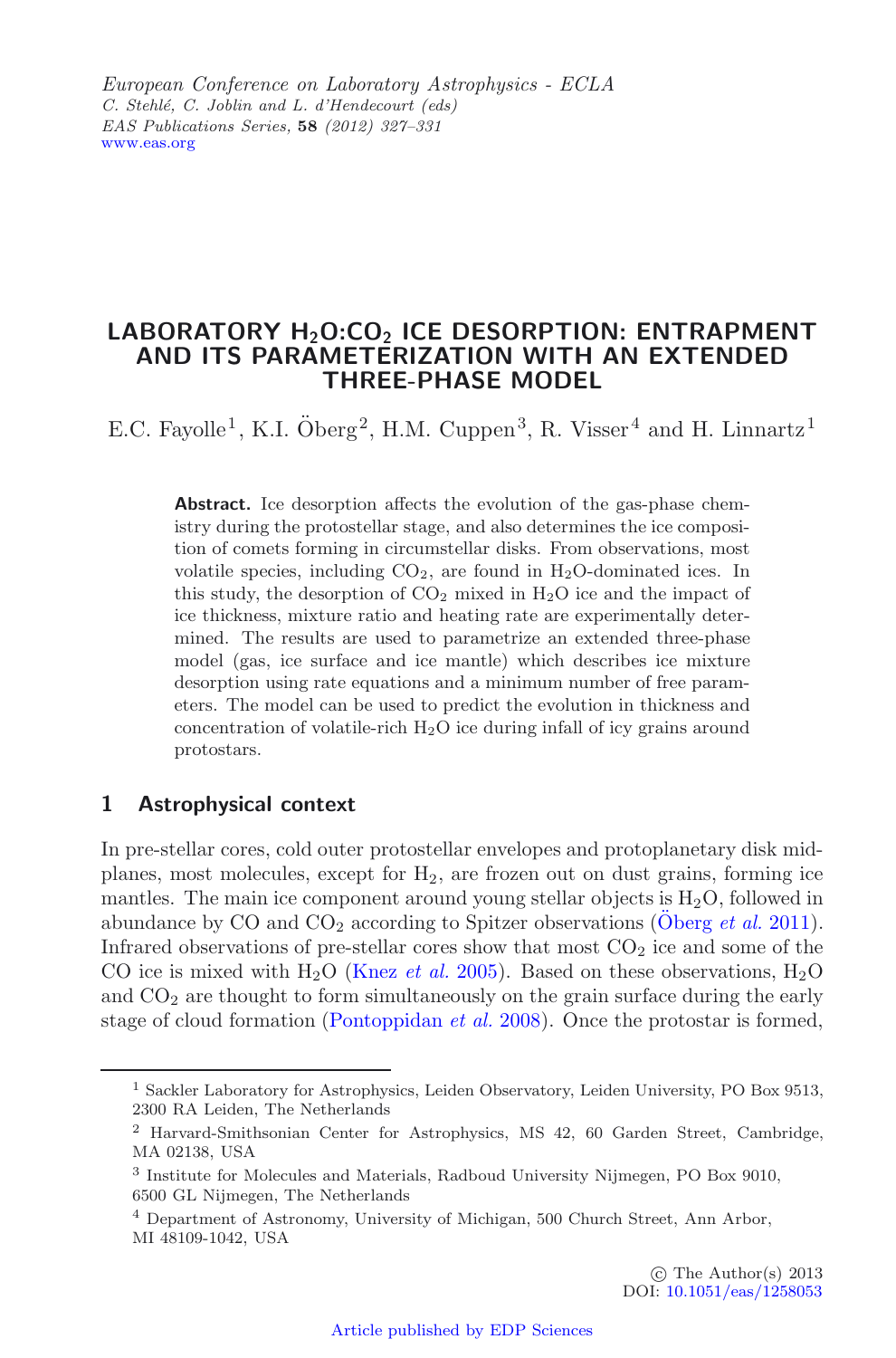it heats its environment, including the icy grains. This results in the desorption of the water-rich layer [\(Pontoppidan](#page-4-2) *et al.* [2008](#page-4-2)). The ice desorption impacts on the amount of molecules available for chemical reactions in both gas and solid phase. It is therefore crucial to understand water-rich ice desorption and to implement it effectively in astrochemical networks.

Laboratory experiments have shown that ice mixture desorption is not as straight forward as pure ice desorption. A wide variety of interactions between H2O molecules and volatile species is responsible for the trapping of volatiles in the water ice. Volatile components therefore desorb from  $H_2O$ -rich ice mixtures at a minimum of two different temperatures, corresponding to the desorption of the species from the surface of the  $H_2O$  ice and from molecules trapped inside the bulk of the  $H_2O$  ice that only start desorbing at the onset of  $H_2O$  desorption. The fraction of trapped volatiles may vary with ice characteristics such as thickness, concentration and heating rate. This is investigated here and used to parameterize a model that can simulate ice mixture desorption around protostars.

Details of this work are available from [Fayolle](#page-4-3) *et al.* [\(2011\)](#page-4-3).

## **2 Ice mixture desorption experiments**

The experiments in this study are chosen simultaneously to provide data directly relevant to ice desorption in different astrophysical environments (with different ices) and to construct a proof-of-concept model for ice mixture desorption. All desorption experiments are performed with CRYOPAD. This set-up has been de-scribed in detail by [Fuchs](#page-4-4) *et al.* [\(2006](#page-4-4)). The set-up consists of an ultra high vacuum (UHV) chamber with a base pressure of <sup>∼</sup>10*−*<sup>10</sup> mbar at room temperature. Ices are grown on a gold-coated substrate situated at the center of the chamber that can be cooled down to 16 K. Fourier Transform Reflection Absorption Infrared Spectroscopy (FT-RAIRS) is used to monitor molecules condensed on the gold surface. Ice evaporation is induced by linear heating of the substrate (and ice) in temperature programmed desorption (TPD) experiments. A quadrupole mass spectrometer (QMS) continuously analyzes the gas-phase composition massselectively with the goal to record desorption curves of evaporating molecules during the TPD experiments. The  $H_2O$  and  $CO_2$  ice amounts are determined directly using RAIRS.

Figure [1](#page-2-0) shows the output of typical desorption experiments. In the upper panel, an  $H_2O:CO_2$  ice mixture is slowly heated at  $1K/min$  from 20 to 160 K. The mass spectrometer monitors at the same time the desorbing  $CO<sub>2</sub>$ . Carbon dioxide desorbs at two distinct temperatures: its own desorption temperature (first peak at 75 K), and at a higher temperature when the  $H_2O$  is also desorbing. The lower panel of Figure [1](#page-2-0) presents the desorption of pure  $CO<sub>2</sub>$  and  $H<sub>2</sub>O$  for comparison. Such experiments allow for quantification of the amount of  $CO<sub>2</sub>$  that stays trapped in the  $H_2O$  ice (peak at higher temperature). By integrating the second peak over the entire desorption plot, a trapping fraction is derived. Experiments for various  $H<sub>2</sub>O:CO<sub>2</sub>$  ice ratios, thicknesses and heating rates were performed to constrain the influence of the ice properties on the trapping efficiency.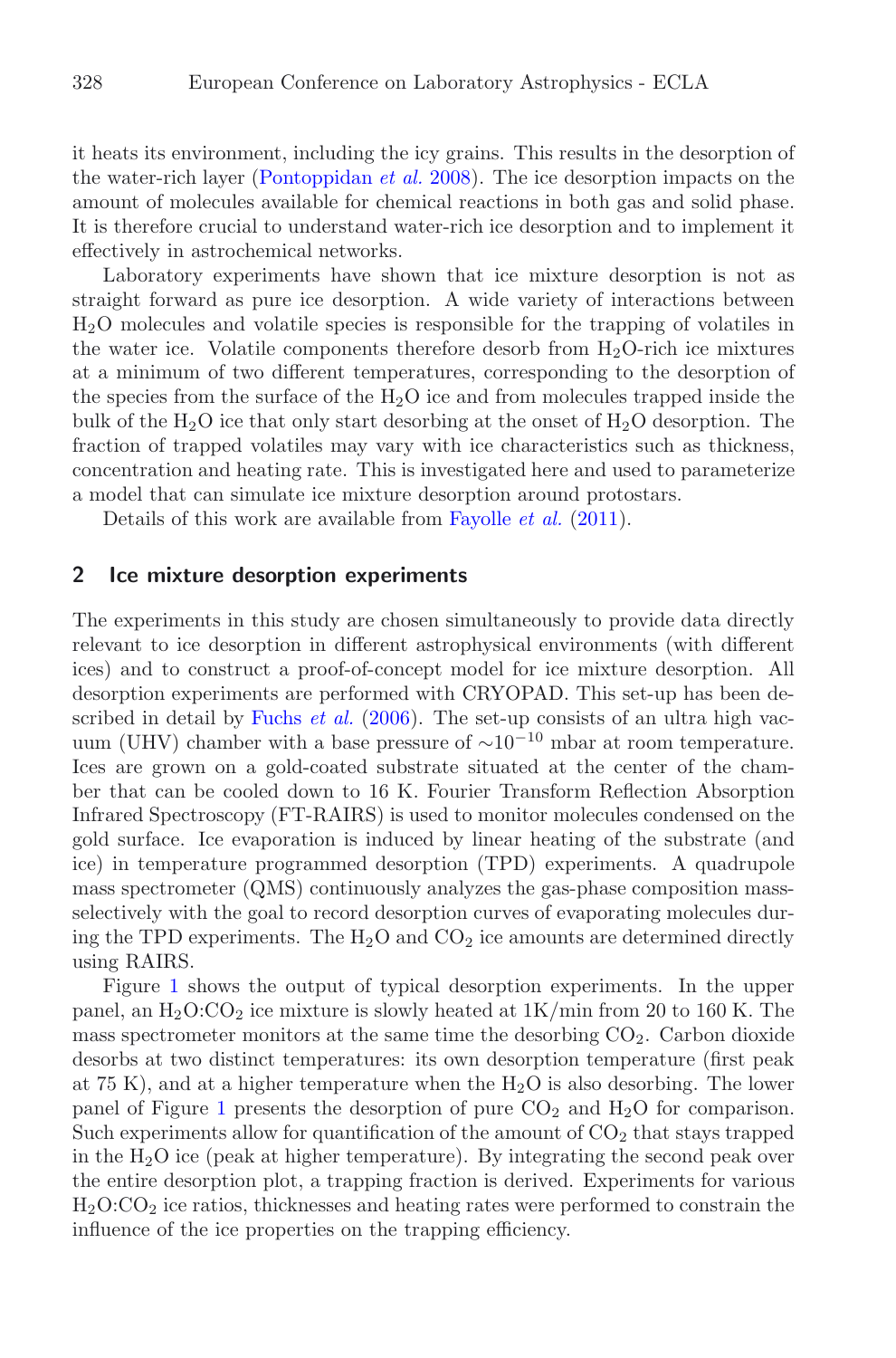<span id="page-2-0"></span>

**Fig. 1.** The upper panel presents the signal of gas phase  $CO<sub>2</sub>$  detected by the QMS while a  $H_2O:CO_2$  5:1 ice of 18 ML is linearly heated at  $1K/min$ . The lower panel presents the desorbing signal of pure  $CO<sub>2</sub>$  ice (solid line) and pure  $H<sub>2</sub>O$  ice (dashed line). This illustrates that when in water mixture, CO<sup>2</sup> desorbs at both its own desorption temperature (first peak at 75 K), and at higher ice temperature when the  $H_2O$  is also desorbing.

 $H<sub>2</sub>O:CO<sub>2</sub>$  ice thicknesses over the 10–32 ML range were investigated and it was found that the amount of trapped  $CO<sub>2</sub>$  increases with ice thickness. In contrast, the amount of  $CO<sub>2</sub>$  desorbing around 75 K is independent of ice thickness. This implies that only  $CO<sub>2</sub>$  molecules from the top part of the ice are available for desorption at the  $CO<sub>2</sub>$  desorption temperature. This can be explained by either a highly porous ice that allows  $CO<sub>2</sub>$  to freely desorb from the top layers or by diffusion from the top layers of the mantle phase to the surface. In both cases the surface is eventually totally saturated by water molecules, trapping the rest of the volatiles in the ice mantle.

When increasing the concentration of  $CO<sub>2</sub>$  in H<sub>2</sub>O ice, the trapped fraction decreases; the number of pores exposed to the surface or the diffusion length scale of volatiles in the ice must increase with increasing volatile concentration. Increased diffusion may either be due to a gradually looser binding environment in the volatile-rich ices or a break-down of  $H_2O$  ice structure in the presence of higher concentrations of volatiles.

TPD experiments were performed at different heating rates, from 0.5 to 5 K/min, but this parameter does not appreciably affect the trapping efficiency of  $CO<sub>2</sub>$  in the H<sub>2</sub>O ice. This implies that there is a rather sharp boundary between the molecules in the upper layers that can diffuse to the surface (whether through pores or bulk diffusion) and molecules deeper in the ice that cannot. Even if the volatiles deep in the ice can diffuse within the ice mantle, diffusion upwards must quickly become slow as the surface layers saturate with  $H_2O$  molecules or alternatively all accessible pores have been emptied.

### **3 Desorption and three-phase model – Gas, ice surface and bulk**

The model used here to simulate the trapping of volatile species in a water dominated ice is based on the three-phase model of [Hasegawa & Herbst](#page-4-5) [\(1993](#page-4-5)). In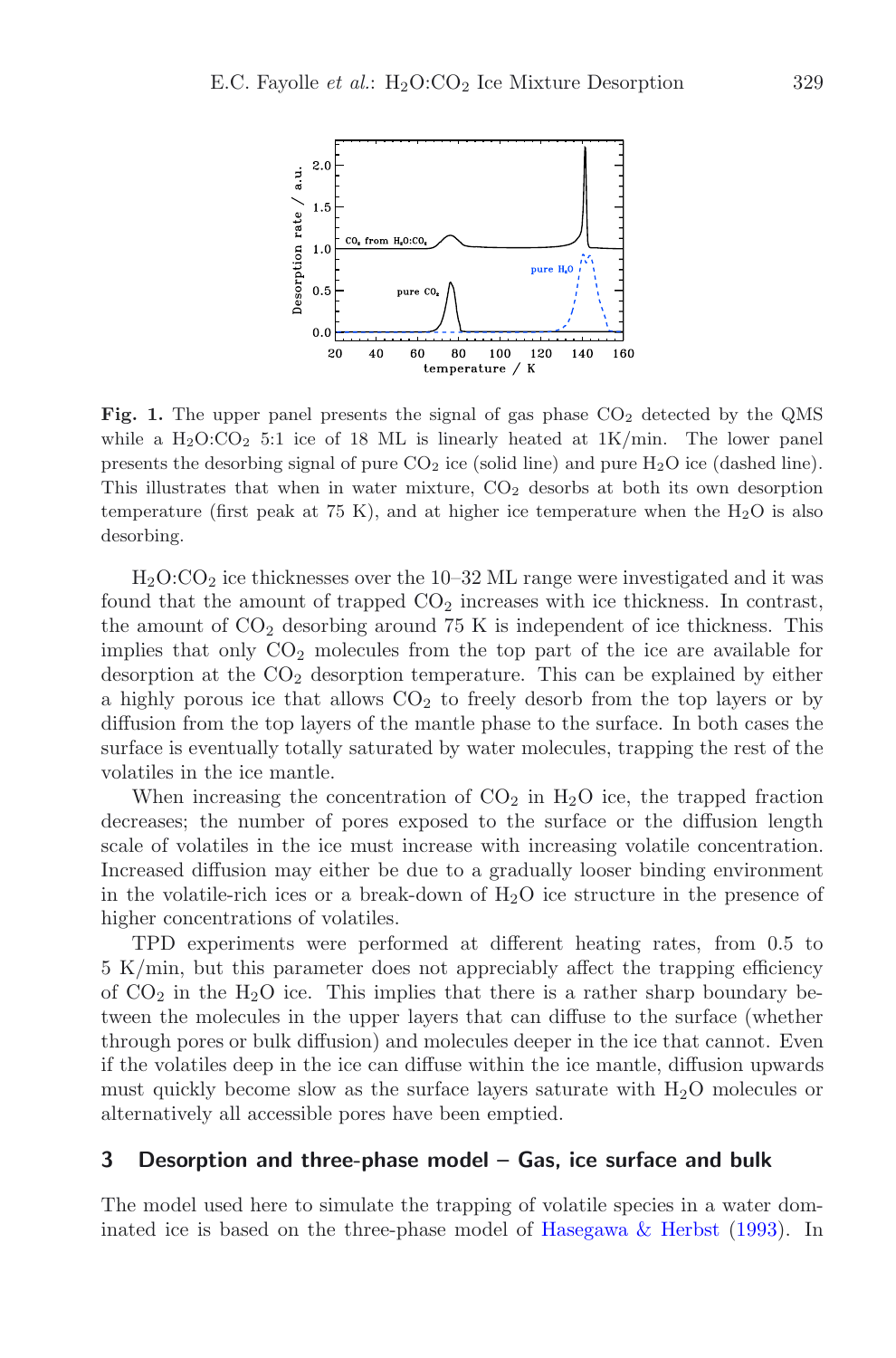<span id="page-3-0"></span>

**Fig. 2.** A cartoon of desorption within the three-phase model of a binary mixture with a volatile component (white) and  $H_2O$  (black), before the onset of  $H_2O$  desorption. Only surface molecules can desorb. In the original three-phase model (a) the surface is replenished statistically according to mantle composition alone [\(Hasegawa & Herbst](#page-4-5) [1993\)](#page-4-5). In the extended model of [Fayolle](#page-4-3) *et al.* [\(2011\)](#page-4-3) (b) the mantle-to-surface diffusion accounts for ice segregation of volatile species to the surface, reducing the amount of trapped volatile species.

this model, gas-grain interactions are addressed by considering three phases: the gas phase, the surface of the ice and the bulk/mantle of the ice. When looking at the thermal desorption only, the model is based on the principle that molecules can only desorb from the surface into the gas phase, using a zeroth-order Polanyi-Wigner equation, and that the mantle molecules migrate to the surface following the desorption of a surface molecule statistically. In the Hasegawa  $\&$  Herbst [\(1993](#page-4-5)) model, this mantle to surface migration depends only on the mixing ratio of each species, *e.g.*, for a  $H_2O:CO_2$  1:1 ice mixture, a molecule that desorbs into the gas phase has a 50% chance of being replaced by a water molecule and a 50% chance of being replaced by a  $CO<sub>2</sub>$  molecule, as depicted in panel a) of Figure [2.](#page-3-0)

This migration mechanism does not account for the preferred replenishment of the surface phase by volatile mantle species or that volatile species may diffuse more easily in the ice compared to water. Segregation observed both in the laboratory [\(Oberg](#page-4-6) *et al.* [2009\)](#page-4-6) and in space [\(Pontoppidan](#page-4-2) *et al.* [2008\)](#page-4-2) clearly shows the importance of diffusion. Our proposed extension of the three-phase model accounts for this by introducing a mantle-surface diffusion term. Trapping of volatiles still occurs but the surface-mantle diffusion of volatiles is enhanced compared to the original model. This diffusion term physically includes two free parameters: the energy barrier that a volatile molecule has to overcome to swap with a neighboring  $H_2O$  molecule and the fraction of mantle molecules close enough to participate in the swapping with surface molecules. A mathematical description of these parameters is available from [Fayolle](#page-4-3) *et al.* [\(2011](#page-4-3)) and values are found using the  $H_2O:CO_2$  experiments described in the previous section. A chi-squared fit of the model trapping fraction compared to the experimental fraction returned the two free parameter best values and experimental trapping efficiency trends with thickness, mixing ratio and heating rate, are reproduced. The predictive power of the model has been tested on  $H_2O:CO_2:CO$  mixtures and results in trapping efficiencies in good agreement with experiment.